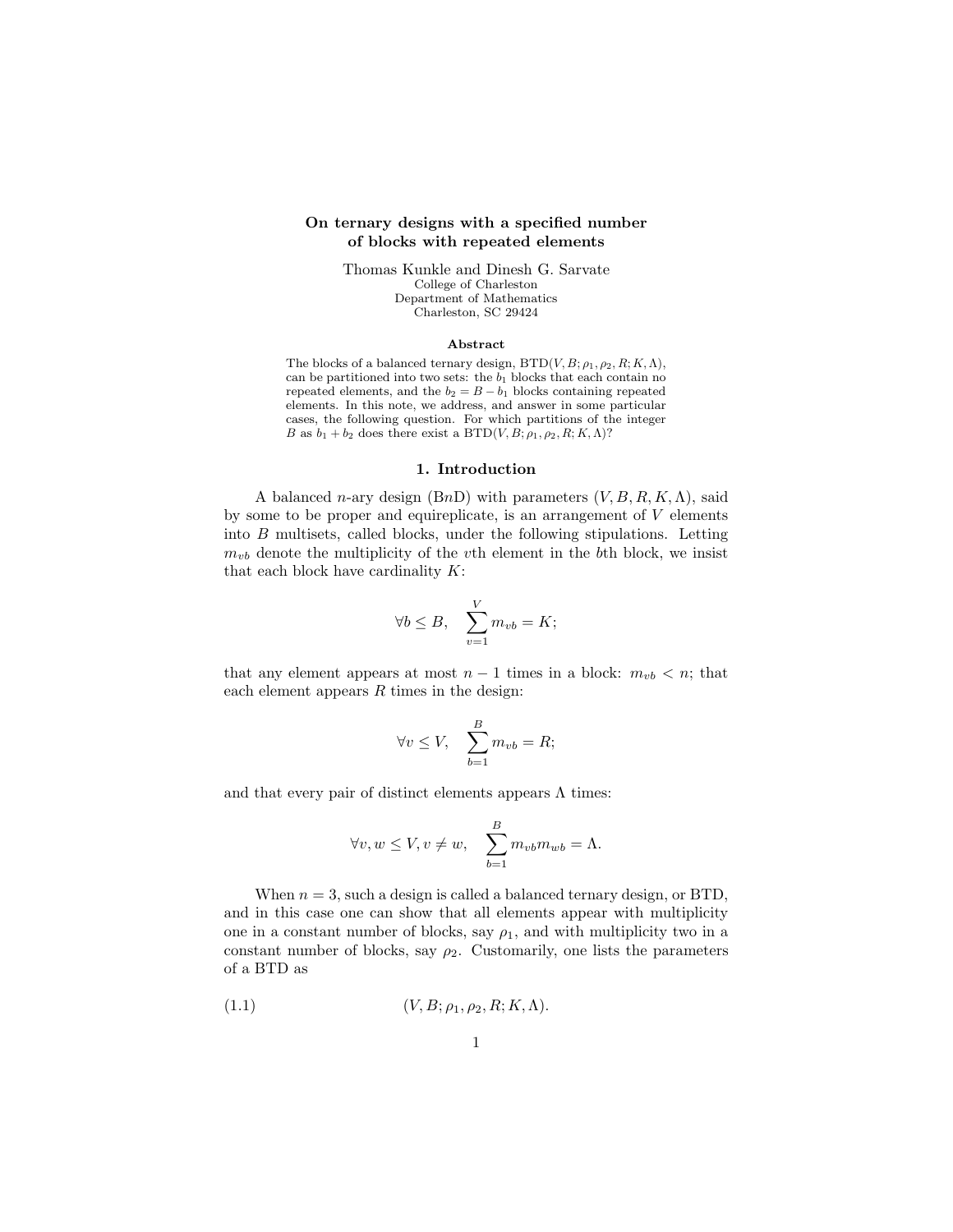The existing work on BTDs is extensive, beginning with the introduction of *n*-ary designs by Tocher  $[24]$ . Saha  $[17]$  proved that, in a BTD,  $\sum_b m_{vb}^2$  is independent of v. For a general introduction to n-ary and ternary designs, see Billington's [1], [2], and Billington and Robinson's [7], which lists parameters of BTDs whose existence or nonexistence is known, or whose existence could not be ruled out at that time. Since its publication, new designs have been constructed; see, for instance, Dillon and Wertheimer [8] as well as Sinha [21]. An upcoming paper of Billington will include an improved list. Billington [3] has completely settled the question of existence of ternary designs with block size three, and Donavan has obtained several families of BTDs with block size four. By using Bhaskar Rao designs, Sarvate and Seberry [20] have constructed certain designs not isomorphic to those listed in [7]. Many authors, for example Billington, Dey, Francel, Hoffman, Khodkar, Mahmoodian, Mathur, Misra, Nigam, Patwardhan, Saha, Sarvate, Sharma, Sinha (see bibliography), have studied partially balanced and balanced ternary designs. See Vartak and Diwanji [25] for constructions of column-regular BTDs.

Motivated by a comment of Professor D.A. Preece at Billington's talk [4], we consider designs with a prescribed number of blocks each having at least one repeated element. Specifically, define a balanced part  $n$ -ary design with parameters

(1.2) 
$$
(V; b_1, b_2, \ldots, b_{n-1}, B; R; K, \Lambda)
$$

to be a  $BnD(V, B; R; K, \Lambda)$  such that exactly  $b_k$  blocks satisfy

$$
\min m_{vb} = k.
$$

Obviously,  $b_1 + \cdots + b_{n-1} = B$ .

We focus in this paper on the case  $n = 3$ , referring to the design as a balanced part ternary design and listing its parameters as

(1.3) 
$$
(V; b_1, b_2, B; \rho_1, \rho_2, R; K, \Lambda)
$$

From the definition, every BTD is a BPTD for some choice of  $b_1$  and  $b_2$ , and conversely. However, the parameters  $(1.1)$  need not determine  $b_1$ and  $b_2$ . For example,

| 1 1 1 2 2 3 1 1 |  |  |  |
|-----------------|--|--|--|
| 1 1 1 2 2 3 2 2 |  |  |  |
| 2 3 4 3 4 4 3 3 |  |  |  |
| 2 3 4 3 4 4 4 4 |  |  |  |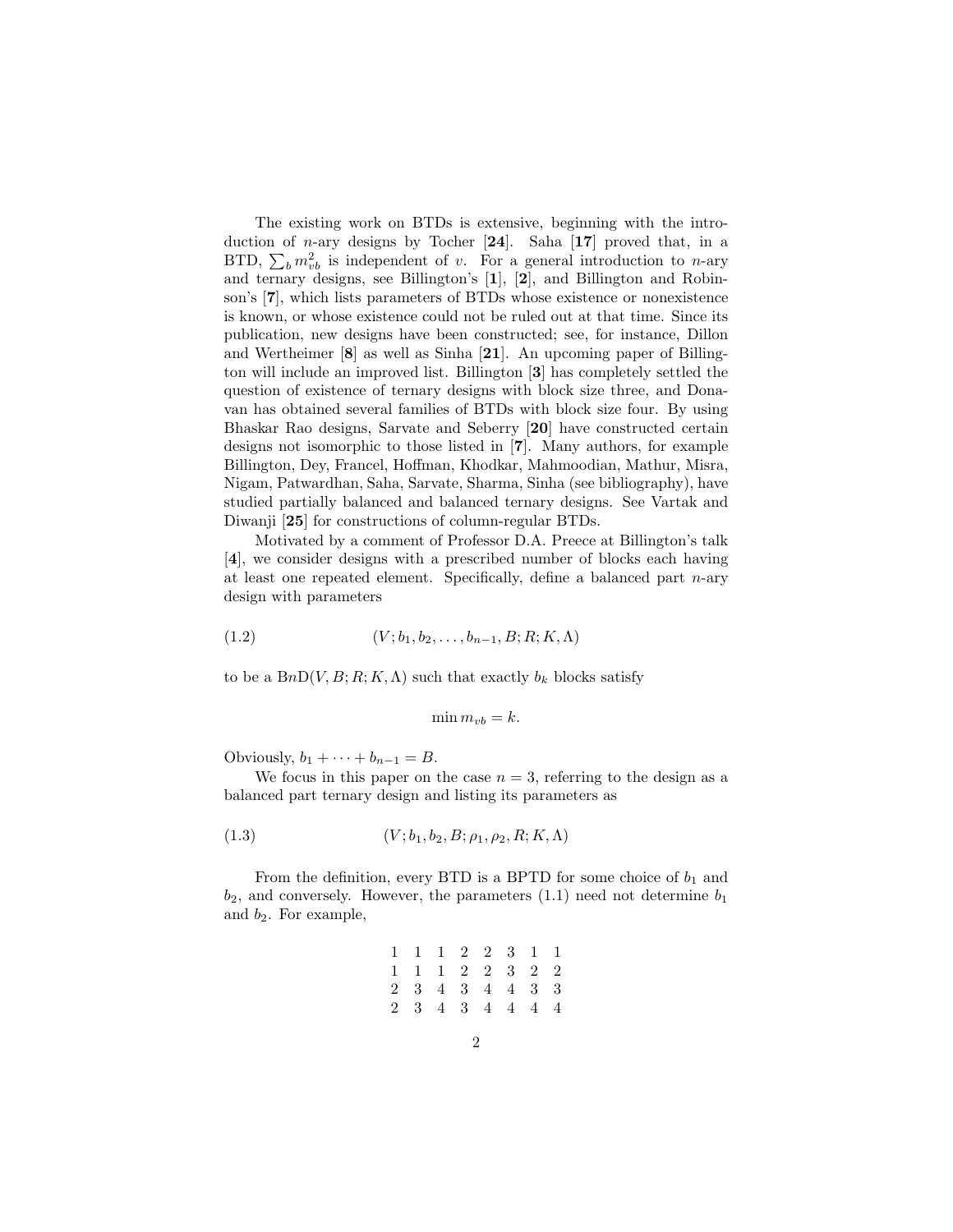| 1 1 1 2 2 3 1 1 |  |  |  |
|-----------------|--|--|--|
| 1 1 1 2 2 3 2 2 |  |  |  |
| 2 3 4 3 4 4 3 3 |  |  |  |
| 2 4 4 4 4 4 3 3 |  |  |  |

are both BTDs with parameters  $(4, 8, 2, 3, 8, 4, 6)$ , but the first has  $b_1 = 2$ ,  $b_2 = 6$  and the second has  $b_1 = 0, b_2 = 8$ . This raises the question, "Given a BTD with parameters (1.1), for which  $b_1$  and  $b_2$  in (1.3) does a BPTD exist?". We provide partial answers to this general question and analyze completely some particular cases.

One can easily generalize this question for  $n$ -ary designs: for which partition of B into  $b_1 + b_2 + \cdots + b_{n-1}$  does a BPnD with parameters (1.2) exist?

Many existing constructions of BTDs are equally useful as BPTD constructions, in the sense that they provide ternary designs with specific values of the parameters  $b_1$  and  $b_2$ . As examples, we restate four results from [7] (their Theorem 1.1 and Results 1.2, 1.3, 1.4) from a BPTD point of view.

**Theorem 1.4:** *If there exists a BPTD with parameters*  $(V; b_1, b_2, V; V 4, 1, V - 2; V - 2, V - 4$ ), then a BPTD with parameters  $(V + 4; b_1, b_2 +$  $4, V + 4; V, 1, V + 2; V + 2, V$  exists.

**Result 1.5:** From a BIBD with parameters  $(v, b, r, k, \lambda)$ , where  $k = \frac{1}{2}v$ , *a* BPTD with parameters  $V = v$ ,  $b_1 = L$ ,  $b_2 = b$ ,  $B = b + L$ ,  $\rho_1 = L$ ,  $\rho_2 = r$ ,  $R = L + 2r$ ,  $K = 2k = v$ , and  $\Lambda = 4\lambda + L$  can be constructed for every *nonnegative integer L.*

**Result 1.6:** From a BIBD with parameters  $(v, b, r, k, \lambda)$ , where  $k =$  $\frac{1}{2}(v-1)$ *, a BPTD with parameters*  $V = v$ *, b*<sub>1</sub> = *v, b*<sub>2</sub> = *b, B* = *b* + *v,*  $\rho_1 = v - 1$ ,  $\rho_2 = r$ ,  $R = v - 1 + 2r$ ,  $K = 2k = v - 1$ , and  $\Lambda = 4\lambda + v - 2$ *can be constructed.*

**Result 1.7:** *From a BPTD with parameters*  $(V; b_1, b_2, B; \rho_1, \rho_2, R; K, \Lambda)$ *and a BIBD with parameters*  $(V, b, r, \frac{1}{2}K, \lambda)$ , one can construct a BPTD *with parameters*  $(V; b_1, b_2 + b, B + b; \rho_1, \rho_2 + r, R + 2r; K, \Lambda + 4\lambda)$ .

We give a simple generalization of 1.5 and 1.6 in section 2. In section 3, we derive some necessary conditions on (1.3). Section 4 covers the case  $\min(K,\Lambda) \leq 3$ . In sections 5 and 6, we find all possible values of  $b_1$  and  $b_2$ for certain BPTDs satisfying  $K = \Lambda$ .

#### 2. Constructions of BPTDs.

The constructions in Results 1.5 and 1.6 produce BPTDs by doubling the block size of a given BIBD by writing the elements of each block twice

and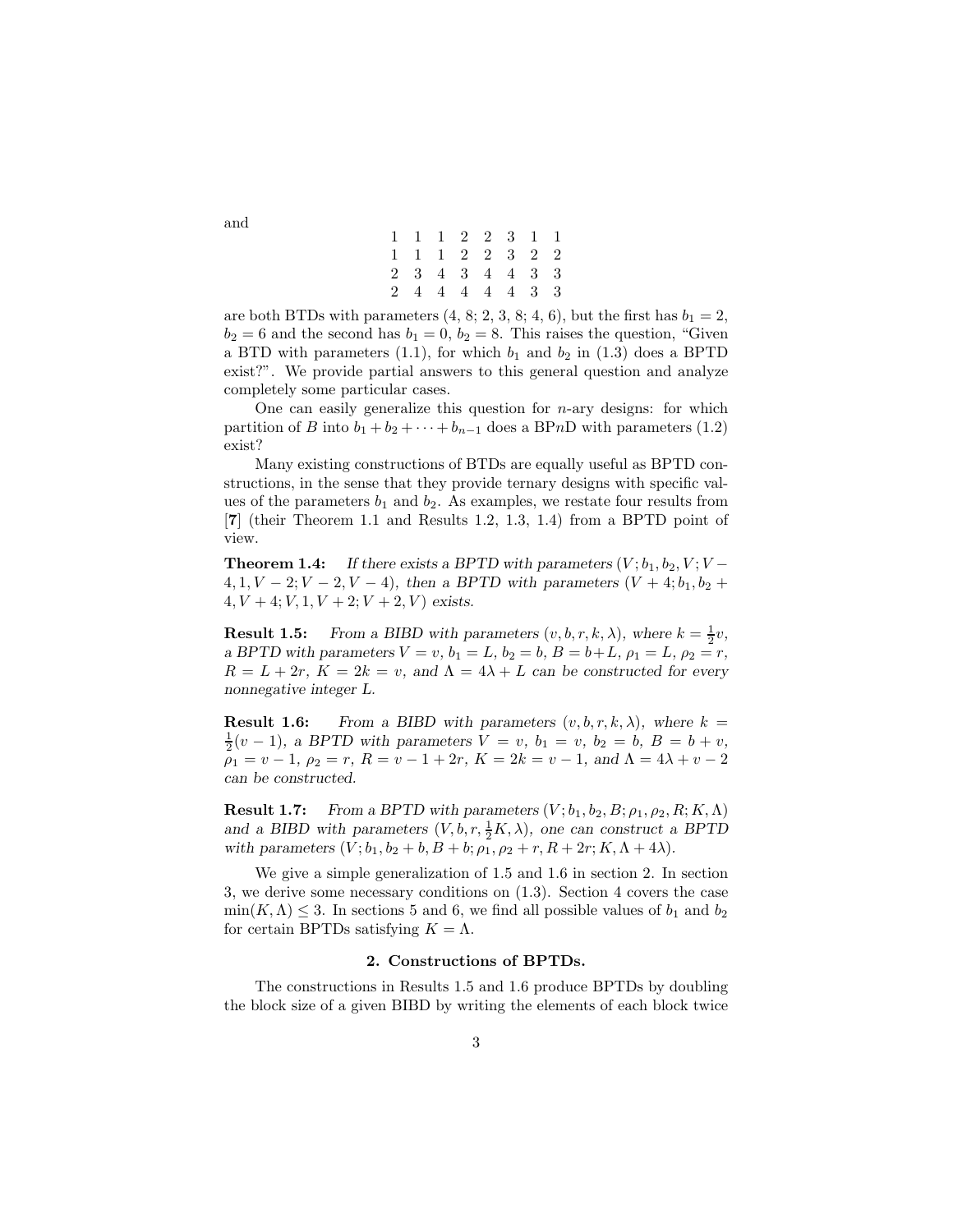and appending a suitable design. In 1.5, the second design consists of L complete blocks, and, in (1.6), it consists of all blocks generated by the initial block  $\{1, 2, \ldots, v - 1\}$  modulo v. In general, it is not necessary to require more of the second design than that its parameters be related correctly to the first's. One can also use  $s$  copies of the first design and  $t$ copies of the second, where  $s$  and  $t$  are nonnegative integers, to produce the final BPTD. The resulting BPTD, like those constructed in 1.5 and 1.6, has the property that any block containing repeated elements contains no single elements. We summarize this construction in the following result.

**Theorem 2.1:** *If there exists a BIBD with parameters*  $(V, b_1, \rho_1, K, \lambda_1)$ and a BIBD with parameters  $(V, b_2, \rho_2, \frac{K}{2}, \lambda_2)$ , then one can construct a *BPTD with parameters*  $(V; sb_1, tb_2, B; s\rho_1, t\rho_2, R; K, s\lambda_1 + 4t\lambda_2)$  *for any nonnegative integers* s *and* t*. In the resulting BPTD, no block with repeated elements contains single elements.*

For example, there exist BIBDs with parameters (16, 30, 15, 8, 7) and  $(16, 20, 5, 4, 1)$   $([14])$ , from which we can construct a BPTD with parameters (16; 30, 20, 50; 15, 5, 25; 8, 11). Observe that the second BIBD is of a form different from that in results 1.5 or 1.6.

Finally, the BPTD(8; 16, 4, 20; 8, 1, 10; 4, 4)

|                                         |  |  |  | 1 3 5 7 1 1 1 1 1 1 1 2 2 2 2 2 2 2 2   |  |  |  |  |  |  |
|-----------------------------------------|--|--|--|-----------------------------------------|--|--|--|--|--|--|
|                                         |  |  |  | 1 3 5 7 3 3 3 3 4 4 4 4 3 3 3 3 4 4 4 4 |  |  |  |  |  |  |
|                                         |  |  |  | 2 4 6 8 5 5 6 6 5 5 6 6 5 5 6 6 5 5 6 6 |  |  |  |  |  |  |
| 2 4 6 8 7 8 7 8 7 8 7 8 7 8 7 8 7 8 7 8 |  |  |  |                                         |  |  |  |  |  |  |

demonstrates that there exist BPTDs not arising from (2.1) but still having the property that no block with repeated elements contains single elements.

#### 3. Necessary Conditions

In a BPTD $(V; b_1, b_2, B; \rho_1, \rho_2, R; K, \Lambda)$ , there occurs at least one repeated element in each of the  $b_2$  blocks. Thus  $b_2 \leq V \rho_2$ , the total number of such occurrences. At the same time,  $b_2$  cannot exceed  $B$ .

Let  $M$  be the maximum number of repeated elements in any single block of a BPTD. Then  $V \rho_2 \leq Mb_2$ . Combining this with the upper bound yields

(3.1) 
$$
\frac{V\rho_2}{M} \le b_2 \le \min(V\rho_2, B).
$$

Since  $2M \leq K$ , we also have

(3.2) 
$$
\frac{V\rho_2}{\left[\frac{K}{2}\right]} \le b_2 \le \min(V\rho_2, B).
$$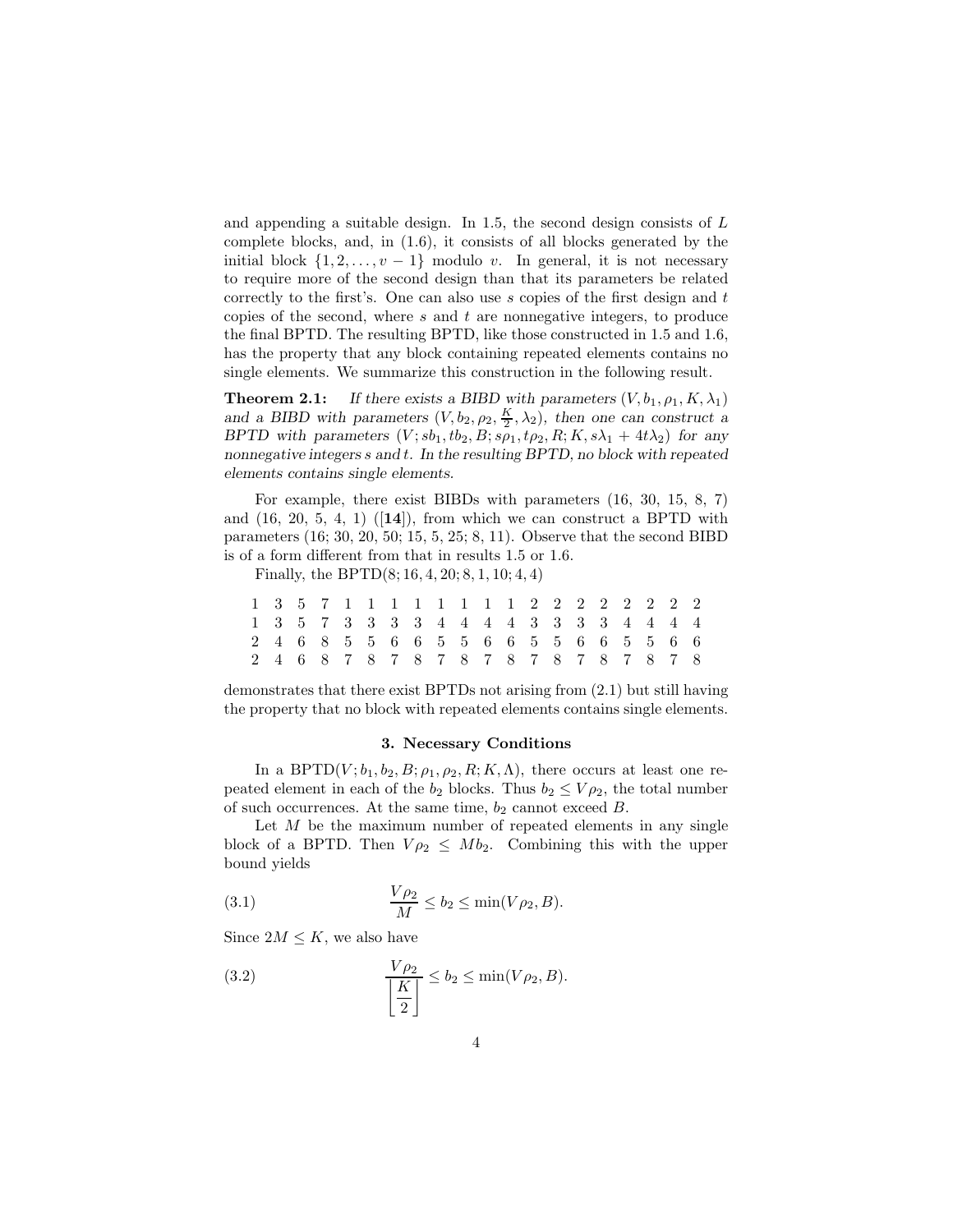Let  $c_l$  be the number of blocks with l repeated elements (and, consequently,  $K - 2l$  single elements). For instance,  $c_0 = b_1$  and

(3.3) 
$$
\sum_{l=1}^{M} c_l = b_2.
$$

Furthermore, the total number of repeated elements is

(3.4) 
$$
\sum_{l=1}^{M} c_l l = V \rho_2.
$$

As usual, we say that the pair  $(x, y)$  occurs singly within a block that contains both x and y with multiplicity one. Let  $a_t$  be the number of pairs that appear singly t times in the design. Since each element appears in  $\rho_1$ blocks with multiplicity one, and no pair appears singly more than  $\Lambda$  times,  $a_t = 0$  for  $t > \min(\rho_1, \Lambda)$ . Thus

(3.5) 
$$
\sum_{t=0}^{\min(\Lambda,\rho_1)} a_t = \binom{V}{2}
$$

In a block with l repeated elements,  $\binom{K-2l}{2}$  pairs occur singly. Thus the total number of single occurrences of pairs is

(3.6) 
$$
\sum_{t=1}^{\min(\Lambda,\rho_1)} a_t t = \sum_{l=0}^M c_l {K-2l \choose 2}.
$$

In a ternary design, every multiple occurrence of a pair contributes an even number of its total occurrences. Thus, each pair must occur singly an odd number of times if  $\Lambda$  is odd, and an even number of times if  $\Lambda$  is even. That is,  $a_t = 0$  if t and  $\Lambda$  have different parity.

Lemma 3.7: *If* K *equals 4 or 5, and if* Λ *is odd, then a necessary condition for a BPTD to exist is that*

(3.7) 
$$
4b_2 \le B\binom{K}{2} - \binom{V}{2} - V\rho_2\binom{K-2}{2}.
$$

**Proof:** There can be at most 2 repeated elements per block, so  $(3.3)$  and  $(3.4)$  become a 2 × 2 linear system in  $c_1$  and  $c_2$  from which we find that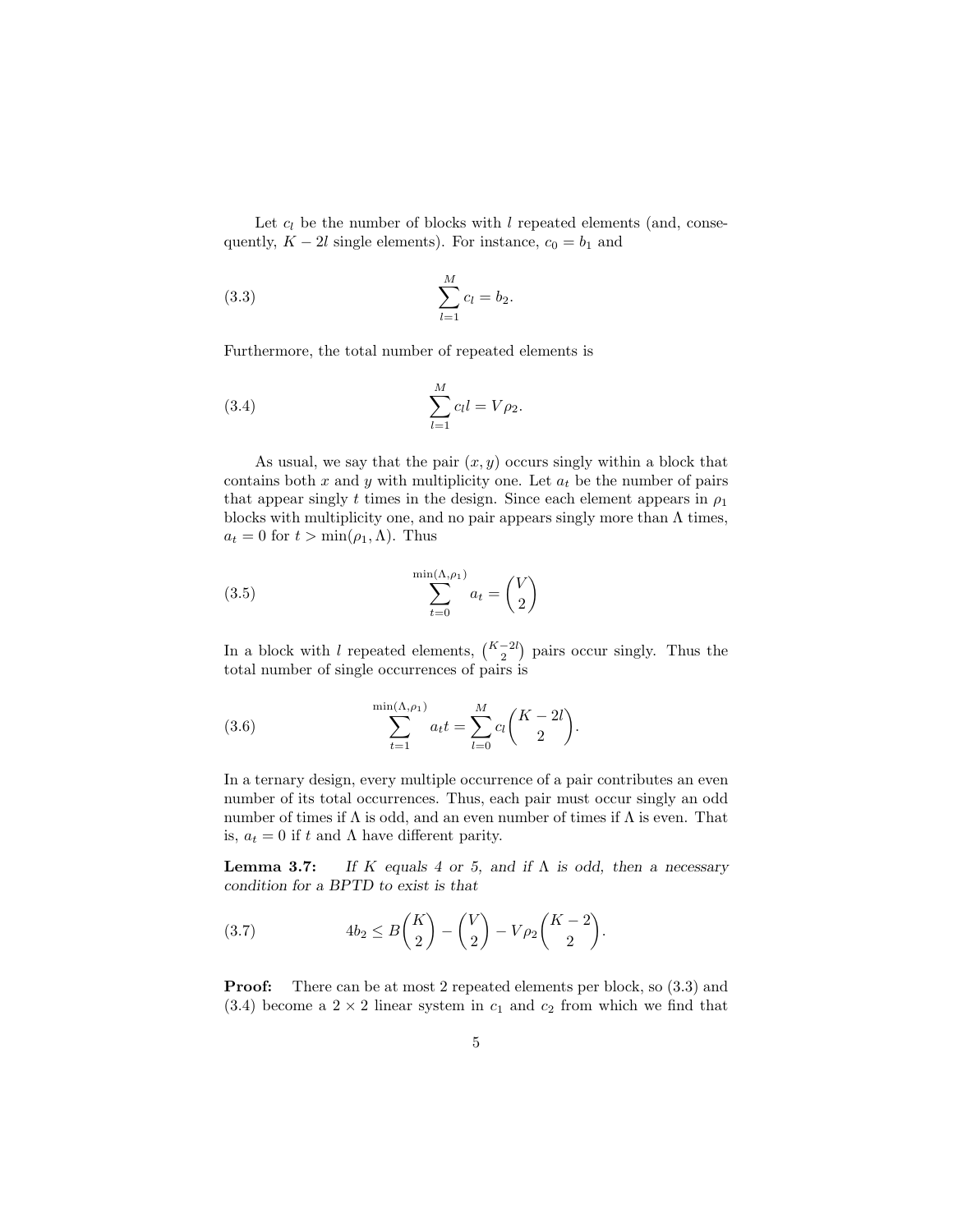$c_1 = 2b_2 - V\rho_2$ . Because  $\Lambda$  is odd, we need sum only over the odd integers in (3.5) and (3.6). Consequently,

$$
\begin{aligned}\n\binom{V}{2} &= a_1 + a_3 + a_5 + \cdots \\
&\le a_1 + 3a_3 + 5a_5 + \cdots \\
&= c_0 \binom{K}{2} + c_1 \binom{K-2}{2} + c_2 \binom{K-4}{2} \\
&= (B - b_2) \binom{K}{2} + (2b_2 - V \rho_2) \binom{K-2}{2}.\n\end{aligned}
$$

Because  $\binom{K}{2} - 2\binom{K-2}{2} = 4$ , the above simplifies to (3.7).

This condition is not sufficient, as we will see in a later section.

In a private communication, Professor Billington has told the authors that (3.7) is part of a result appearing in her upcoming paper.

H.

As a further application of  $(3.3)$ ,  $(3.4)$ ,  $(3.5)$ , and  $(3.6)$ , we have the following result (which can be stated without reference to the concept of a BPTD).

Lemma 3.8: *Let* K *equal 4 or 5. The following conditions are necessary for the existence of a BPTD, or, for that matter, a BTD.*

(3.8.a) If 
$$
\Lambda
$$
 is even, then  $V \rho_2$  is even.

(3.8.b) If 
$$
\Lambda
$$
 is odd, then  $V \rho_2 \binom{K-2}{2} + \binom{V}{2}$  is even.

**Proof:** As in the proof of (3.7),  $c_1 = 2b_2 - V\rho_2$ , regardless of the parity of Λ.

If  $\Lambda$  is even, we need sum only over the even integers in (3.6):

$$
2a_2 + 4a_4 + 6a_6 + \dots = (B - b_2) \binom{K}{2} + (2b_2 - V\rho_2) \binom{K - 2}{2}
$$

$$
= B \binom{K}{2} - V\rho_2 \binom{K - 2}{2} - 4b_2.
$$

Because the left side of the above is even, because  $B\binom{K}{2}$  and  $4b_2$  are even, and because  $\binom{K-2}{2}$  is odd, we conclude that  $V \rho_2$  must be even.

If  $\Lambda$  is odd, we sum over the odd integers in (3.5) and (3.6):

$$
a_1 + a_3 + a_5 + \dots = {V \choose 2}
$$
  

$$
a_1 + 3a_3 + 5a_5 + \dots = B {K \choose 2} - V \rho_2 {K - 2 \choose 2} - 4b_2.
$$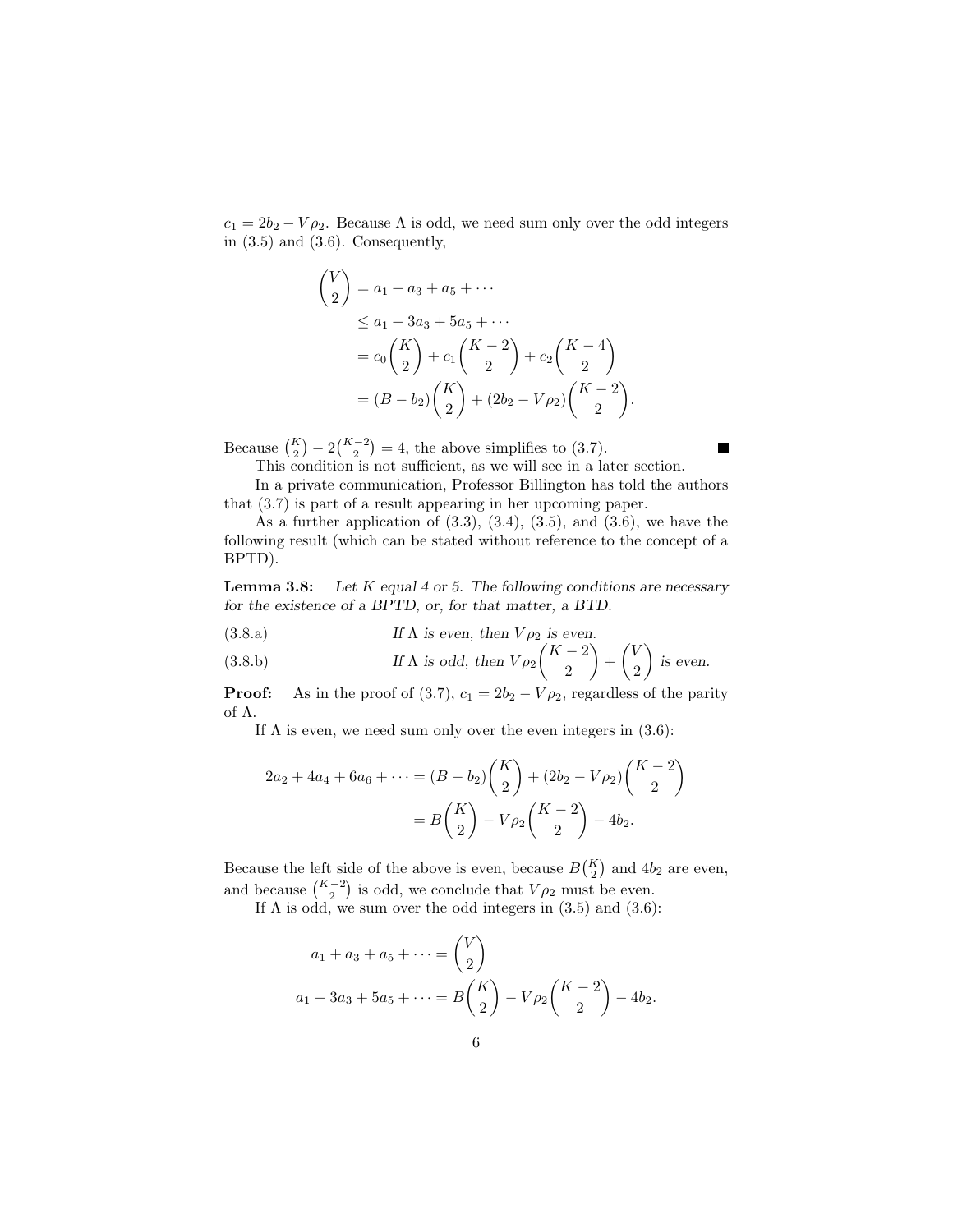By subtracting equations and repeating the arguments used when  $\Lambda$  is even, one obtains the desired result.

The following lemma is given here, as it shortens the proofs of some later results.

Lemma 3.9: *If* Λ *equals 6 or 7, and if, within two blocks of a BPTD, there appear*  $\{x, x, y, y\}$  *and*  $\{x, x, y\}$ *, then it is necessary that* 

(3.9) 
$$
2(\rho_1 + \rho_2) - \Lambda + 4 \leq B.
$$

**Proof:** Since  $\Lambda < 8$ , the multiplicity with which y appears within the second block must be one. Among the other  $B-2$  blocks there must be  $\rho_1$  single occurrences of x and  $\rho_1 - 1$  single occurrences of y. Furthermore, the pair  $\{x, y\}$  must occur singly in exactly  $\Lambda - 6$  of these blocks. There must also appear among these  $B - 2$  blocks  $\rho_2 - 2$  double occurrences of x and  $\rho_2 - 1$  double occurrences of y. Hence

$$
2\rho_1 - 1 - (\Lambda - 6) + 2\rho_2 - 3 \le B - 2,
$$

which, after simplifying, yields the desired result.

The following well-known fact ([7], equation 1.6) is so useful for our purposes that we state it here as a theorem.

Theorem 3.10: *There exists a BPTD with parameters*

(3.10.a) 
$$
(V; b_1, b_2, B; \rho_1, \rho_2, R; V, \Lambda)
$$

*if and only if there exists one with parameters*

$$
(3.10.b) \t\t\t (V; 0, b2, b2; \rho1 - b1, \rho2, R - b1; V, \Lambda - b1).
$$

**Proof:** Since the block size is  $V$ , any block without repeated elements must be a complete block. Given a BPTD with parameters (3.10.a) or (3.10.b), one can construct a BPTD with the other parameters by adding or deleting  $b_1$  complete blocks.  $\blacksquare$ 

#### 4. BPTDs with  $min(K, \Lambda) \leq 3$

As an immediate application of (3.2), we prove the following theorem.

**Theorem 4.1:** *Let*  $\min(K, \Lambda) \leq 3$ *. Then there exists a BPTD with parameters*

 $(V; b_1, b_2, B; \rho_1, \rho_2, R; K, \Lambda)$ 

*iff*  $b_2 = V \rho_2$  *and a BTD exists with parameters* 

$$
(V, B; \rho_1, \rho_2, R; K, \Lambda).
$$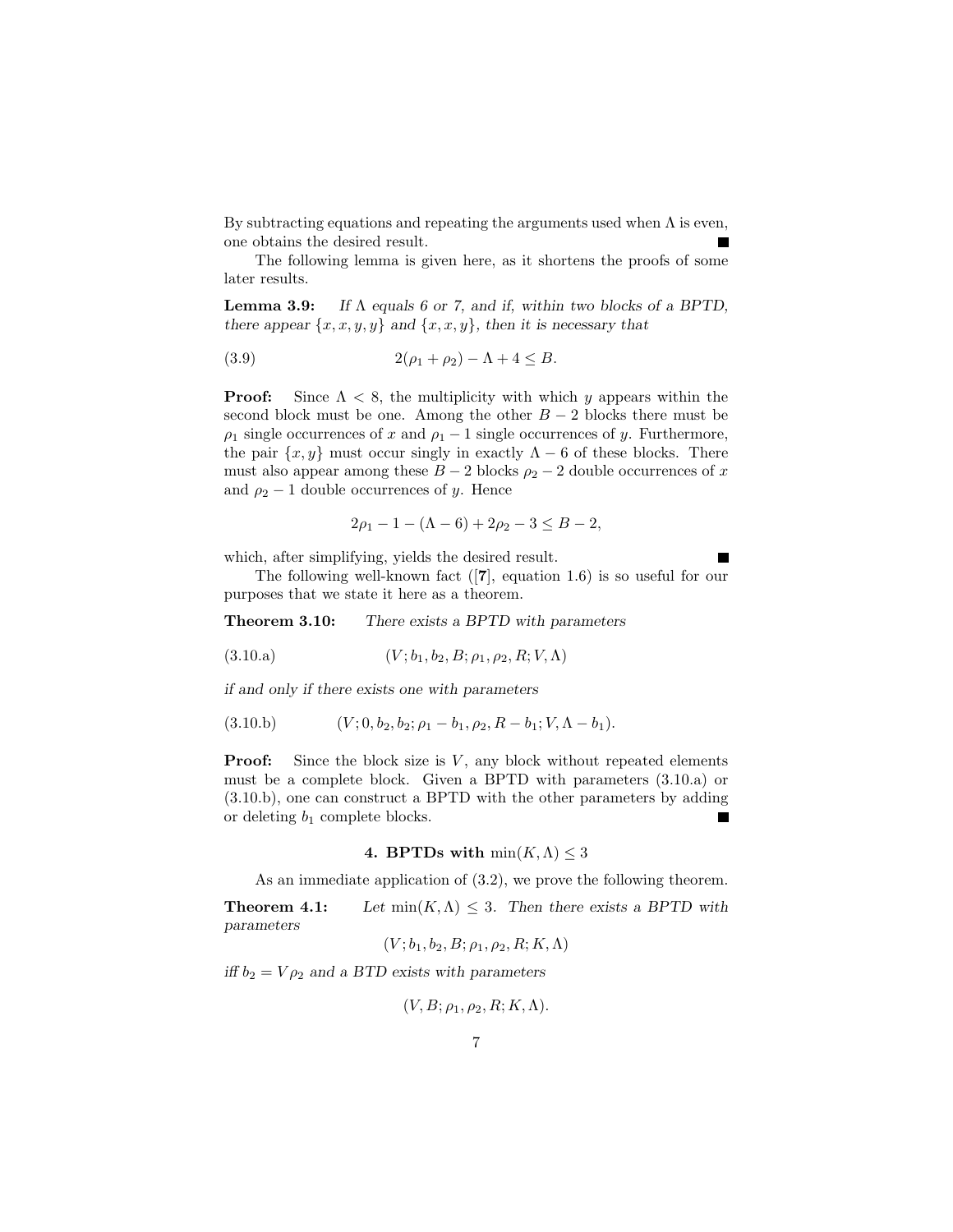Proof: Assume first that the BPTD exists.

For any  $\Lambda$ , when  $K = 3$ , (3.2) implies that  $b_2 = V \rho_2$ .

For any K, when  $\Lambda \leq 3$ , each of the  $b_2$  blocks must have exactly one repeated element, so again  $b_2 = V \rho_2$ .

The converse is immediate.

Since theorem (4.1) completely covers the possible values of  $b_1$  and  $b_2$ when neither K nor  $\Lambda$  exceeds 3, we next investigate designs for which at least one of these is greater or equal to 4.

### 5. Some BPTDs with  $K = V = 4$  or 5 and  $\Lambda \geq 4$

In this section, we deal with BPTDs for which  $K = V$ . In view of theorem 3.10, we first limit ourselves to the case  $b_1 = 0$ .

Lemma 5.1: *There do not exist BPTDs with the following parameters:*

| (5.1.a) | (4; 0, 7, 7; 1, 3, 7; 4, 5) |
|---------|-----------------------------|
| (5.1.b) | (5; 0, 6, 6; 2, 2, 6; 5, 5) |
| (5.1.c) | (5; 0, 7, 7; 3, 2, 7; 5, 6) |
| (5.1.d) | (5; 0, 8, 8; 4, 2, 8; 5, 7) |

**Proof of (5.1.a)** and (5.1.b): Both (5.1.a) and (5.1.b) fail to satisfy lemma 3.7, so there cannot exist BPTDs with these parameters.

Proof of  $(5.1.c)$ : Assume that there exists a BPTD with parameters (5.1.c). Then we must have three blocks each with two repeated elements, and among these three blocks, there must be two having a repeated element in common. Without loss of generality (WLOG), we let two blocks contain  $\{1, 1, 2, 2\}$  and  $\{1, 1, 3, 3\}$ , and the third contains either  $\{2, 2, 3, 3\}$  (case 1),  $\{2, 2, 4, 4\}$  (case 2), or  $\{4, 4, 5, 5\}$  (case 3).

Assume case 1. The four remaining blocks must contain the double occurrences of 4 and 5, and, to satisfy  $\Lambda = 6$ , they must also contain  $\{1, 2\}$ ,  $\{1,3\}, \{2,3\}, \text{and } \{1,2,3\}.$  WLOG, we have the following partial structure:

|  |  | 1 1 2 4 4 5 5 |   |
|--|--|---------------|---|
|  |  | 1 1 2 4 4 5 5 |   |
|  |  | 2 3 3 1 1 2 1 |   |
|  |  | 2 3 3 2 3 3 2 |   |
|  |  |               | 3 |

There is only one way to complete the fourth, fifth, and sixth blocks:

$$
\begin{array}{ccccccccc}\n1 & 1 & 2 & 4 & 4 & 5 & 5 \\
1 & 1 & 2 & 4 & 4 & 5 & 5 \\
2 & 3 & 3 & 1 & 1 & 2 & 1 \\
2 & 3 & 3 & 2 & 3 & 3 & 2 \\
5 & 5 & 4 & 3 & 3 & 3\n\end{array}
$$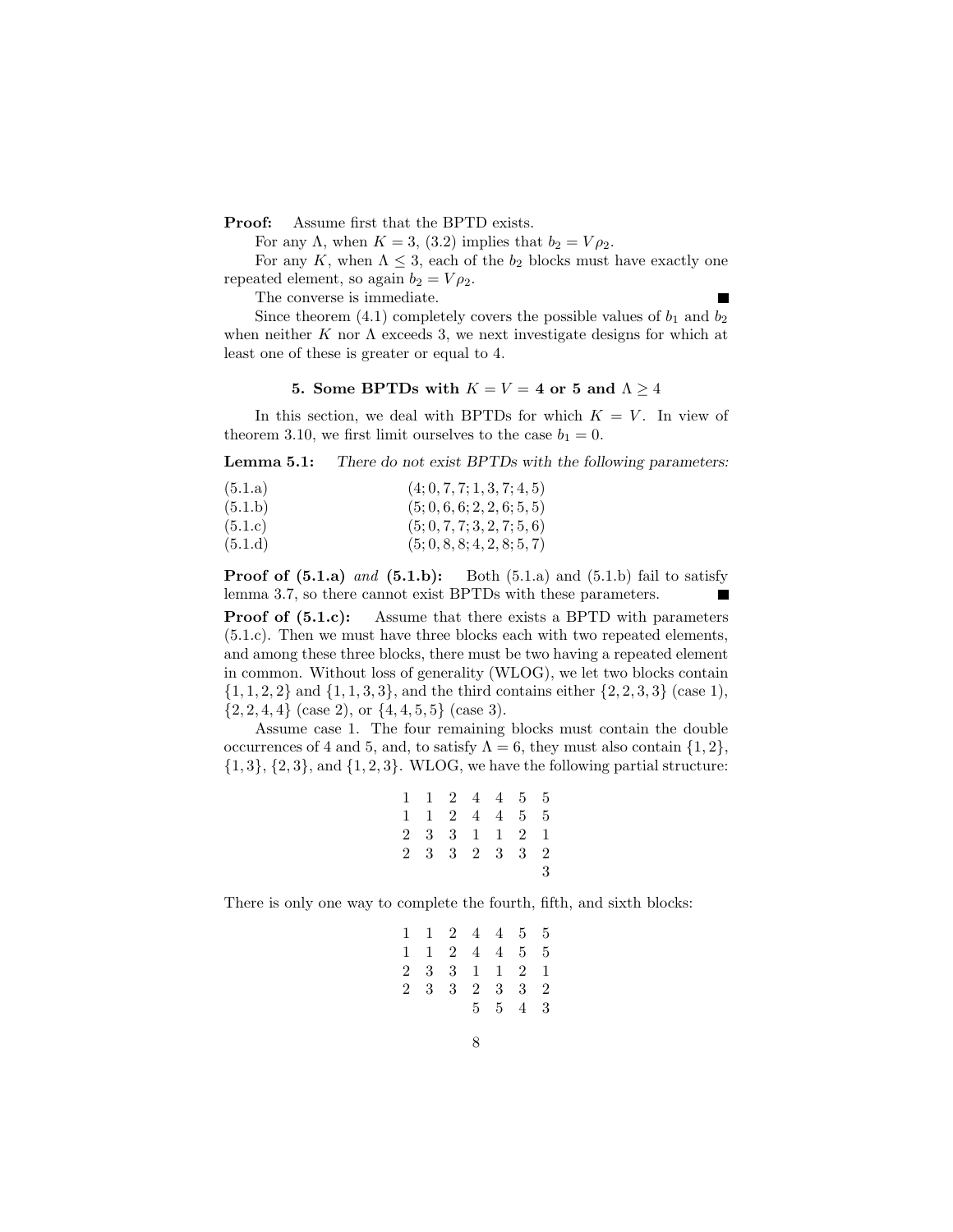But now the pair  $\{2, 5\}$  cannot appear 6 times. Case 1 is therefore impossible.

Assume case 2. The blocks containing  $\{3,3\}$  and  $\{4,4\}$  are determined by lemma 3.9:

|       | 1 1 2 3 4 5 5       |                |                 |     |   |
|-------|---------------------|----------------|-----------------|-----|---|
|       | $1 \t1 \t2 \t3 \t4$ |                |                 | - 5 | 5 |
|       | 2 3 4 2 1           |                |                 |     |   |
| 2 3 4 |                     | 4              | $3\phantom{.0}$ |     |   |
|       |                     | 5 <sub>5</sub> | .5              |     |   |

But then the pair  $\{2, 5\}$  cannot appear 6 times. Case 2 is therefore impossible.

Assume case 3. Then the remaining blocks are likewise determined by lemma 3.9:

| 1 1 4 2 3 4 5               |  |                          |  |
|-----------------------------|--|--------------------------|--|
| 1 1 4 2 3 4 5               |  |                          |  |
| 2 3 5 3 2 1 1               |  |                          |  |
| $2 \t3 \t5 \t4 \t4 \t2 \t2$ |  |                          |  |
|                             |  | $5\quad 5\quad 5\quad 4$ |  |

Again, the pair {2, 5} cannot appear 6 times. Case 3 is therefore impossible.

**Proof of (5.1.d):** Assume that a BPTD exists with parameters (5.1.d). Then there must be exactly two blocks with two repeated elements. WLOG, one of these contains  $\{1, 1, 2, 2\}$ , and the other contains either  $\{1, 1, 3, 3\}$ (case 1) or  $\{3, 3, 4, 4\}$  (case 2).

Assume case 1. The blocks containing  $\{2, 2\}$  and  $\{3, 3\}$  are determined by lemma 3.9:

|             |     | 1 1 2 3 4 4 5 5     |                |   |     |   |
|-------------|-----|---------------------|----------------|---|-----|---|
|             |     | $1 \t1 \t2 \t3 \t4$ |                | 4 | - 5 | 5 |
| $2^{\circ}$ | 3   | -3                  | $\overline{2}$ |   |     |   |
|             | 2 3 | $\overline{4}$      | 4              |   |     |   |
|             |     | $5\quad 5$          |                |   |     |   |

But now the pair  $\{4, 5\}$  cannot appear 7 times, so case 1 is impossible.

Assume case 2. Then, by lemma 3.9, the remaining blocks must be of the form

|    | 1 3 1 2 3 4 5 5          |  |     |   |
|----|--------------------------|--|-----|---|
|    | 1 3 1 2 3 4              |  | - 5 | 5 |
|    | 2 4 3 3 1 1              |  |     |   |
| 24 | 4 4 2 2                  |  |     |   |
|    | $5\quad 5\quad 5\quad 5$ |  |     |   |

This violates  $\rho_1 = 3$ , so case 2 is impossible.

Note that  $(5.1.c)$  and  $(5.1.d)$  both satisfy  $(3.7)$ , so  $(3.7)$  is not sufficient for the existence of a BPTD.

П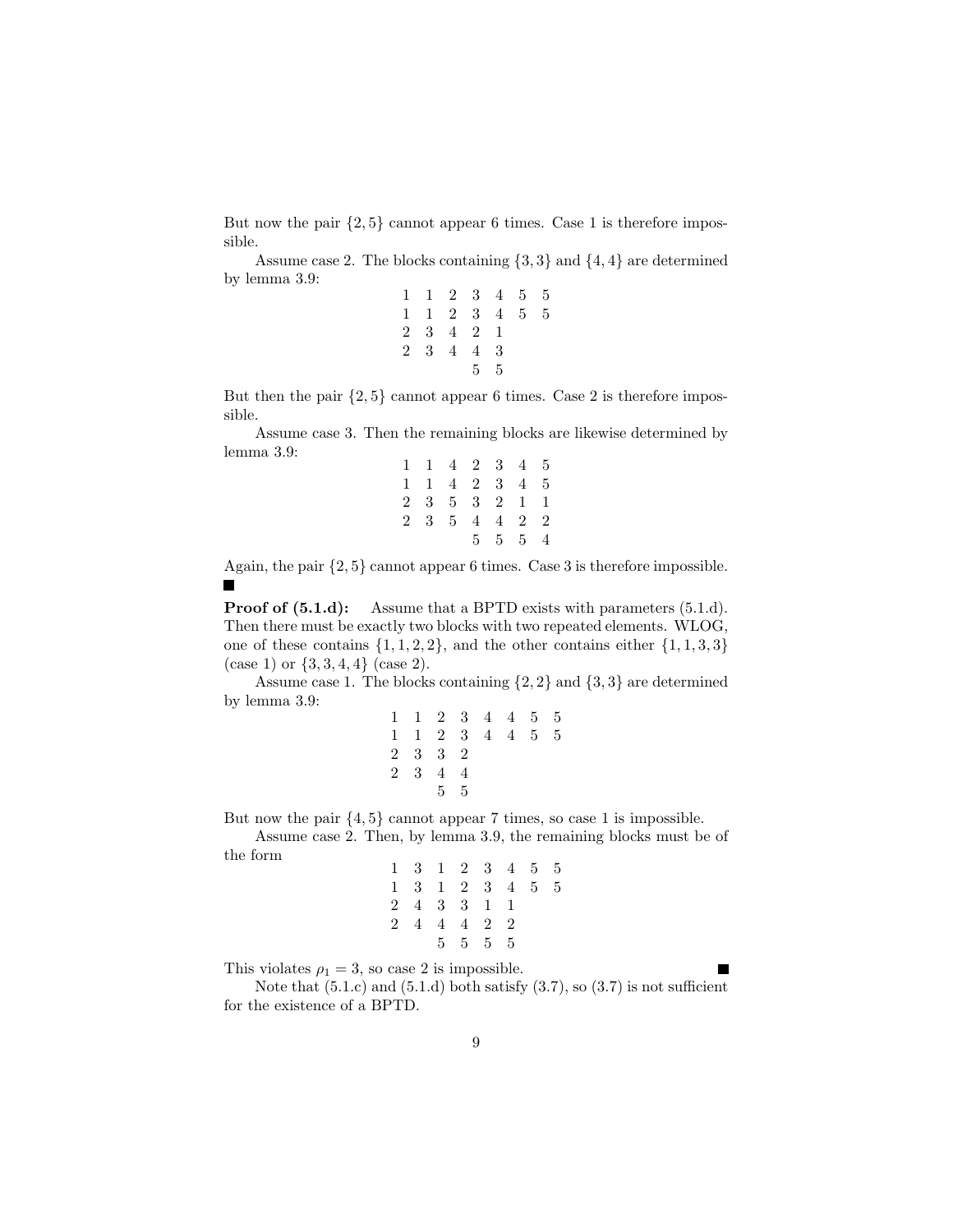**Theorem 5.2:** *There exists a BPTD*(4;  $6 + L - b_2$ ,  $b_2$ ,  $6 + L$ ;  $L$ ,  $3$ ,  $6 + L$  $L; 4, 4 + L$  *for L a* nonnegative integer if  $b_2$  *is one of*  $\{6, 8, 9, 10, 11, 12\}$ *and*  $6 + L - b_2 \geq 0$ *.* 

**Theorem 5.3:** *There exists a BPTD*(5;  $5 + L - b_2$ ,  $b_2$ ,  $5 + L$ ;  $1 + L$ ,  $2$ ,  $5 + L$  $L; 5, 4+L$  *for* L *a* nonnegative integer if  $b_2$  *is one of*  $\{5, 9, 10\}$  *and*  $5+L$  $b_2 \geq 0.$ 

**Proof of (5.2)** and (5.3): For the existence a BPTD with parameters  $(4, 6+L-b_2, b_2, 6+L; L, 3, 6+L; 4, 4+L)$  it is necessary by  $(3.2)$  that  $6 \le b_2 \le 12$ ; for the existence a BPTD with parameters  $(5; 5+L-b_2, b_2, 5+$  $L; 1 + L, 2, 5 + L; 5, 4 + L$  it is necessary by (3.2) that  $5 \le b_2 \le 10$ . The proof is completed by the examples in the appendix and by Lemmas 3.10 and 5.1.

Note that the condition  $K = V = 4$  or 5 and  $\Lambda \geq 4$  do not determine that B must be  $\Lambda + 2$ . For example, if  $K = V = \Lambda = 4$ , then BTDs exist with  $B = 4$  (take 4 complete blocks) or 6 (see appendix).

In general, we can derive bounds on B from the conditions  $K = V =$ 4 or 5 and  $\Lambda \geq 4$ . By combining  $K = V$  with the standard BTD identities

$$
VR = BK
$$
  
\n
$$
\rho_1 + 2\rho_2 = R
$$
  
\n
$$
\rho_1(K - 1) + 2\rho_2(K - 2) = V(\Lambda - 1),
$$

we obtain

$$
\rho_2 = (B - \Lambda)(K - 1)/2
$$
  
\n
$$
\rho_1 = (K - 1)\Lambda - (K - 2)B.
$$

In the case  $V = K = 4$ , setting both  $\rho_1$  and  $\rho_2 \geq 0$  implies

(5.4) 
$$
\Lambda \leq B \leq \frac{3}{2}\Lambda;
$$

and, in the case  $V = K = 5$ , setting  $\rho_2 \geq 0$  and  $V \rho_1 \geq B$  ( $\rho_1$  cannot equal zero) yields

(5.5) 
$$
\Lambda \leq B \leq \frac{5}{4}\Lambda.
$$

In either case, for any  $\Lambda$ , the lower bounds are attained by the BPTD consisting of  $\Lambda$  complete blocks (although it will simply be a complete binary design). The upper bounds are attained by the BPTDs consisting of t copies of either BPTD $(4; 0, 6, 6; 0, 3, 6; 4, 4)$  or BPTD $(5; 0, 5, 5; 1, 2, 5; 5, 4)$ , depending on the case. See the appendix for designs with these parameters.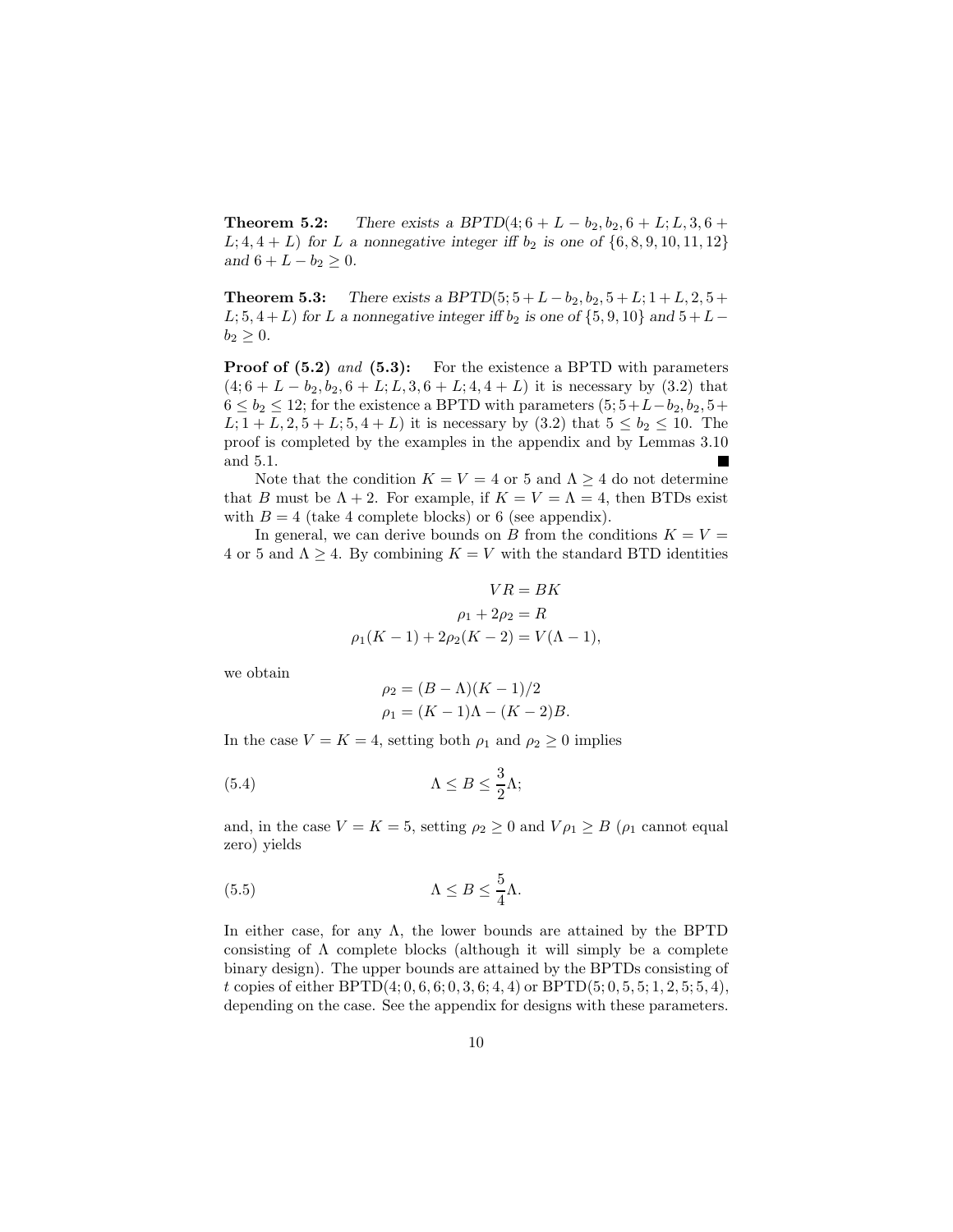In a later paper, we will deal BPTDs with  $K = V$  and  $\Lambda \geq 4$  in a more general setting.

**6. BTD**
$$
(2t + 1, 2t + 2; 2, t, 2t + 2; 2t + 1, 2t + 1)
$$

For some BTDs, there is only one choice of  $b_1$  and  $b_2$ . For instance, we can prove the following result.

Theorem 6.1: *There exists a BTD with parameters*

$$
(6.1.a) \qquad (2t+1, 2t+2; 2, t, 2t+2; 2t+1, 2t+1)
$$

*if and only if there exists a BPTD with parameters*

$$
(6.1.b) \qquad (2t+1; 1, 2t+1, 2t+2; 2, t, 2t+2; 2t+1, 2t+1).
$$

**Proof:** By  $(3.2)$ , the only possible values of  $b_2$  in a BTD with parameters (6.1.a) are  $2t + 1$  and  $2t + 2$ . We will show that  $b_2 = 2t + 2$  is impossible.

Suppose that  $b_2 = 2t + 2$ , so that every block in the design has at least one repeated element. Letting  $c_l$  be as in §3, we have that  $L \leq t$ , so (3.3) and (3.4) become

(6.2) 
$$
\sum_{l=1}^{t} c_l = 2t + 2.
$$

and

(6.3) 
$$
\sum_{l=1}^{t} c_l l = (2t+1)t.
$$

Because  $\Lambda$  is odd and  $\rho_1 = 2$ , the only r for which  $a_t$  is not zero is  $r = 1$ . Consequently, (3.5) implies that  $a_1 = \begin{pmatrix} V \\ 2 \end{pmatrix}$  $_{2}^{V}$ ). Equation (3.6) then reads

$$
\sum_{l=0}^{t} c_l {2t + 1 - 2l \choose 2} = {2t + 1 \choose 2}.
$$

Combining this with  $(6.2)$  and  $(6.3)$ , one finds

$$
\sum_{l=1}^{t} c_l l^2 = (2t+1)t^2.
$$

Because each  $c_l$  is nonnegative,

$$
\sum_{l=1}^{t} c_l l^2 = \left(\sum_{l=1}^{t} c_l l\right) t
$$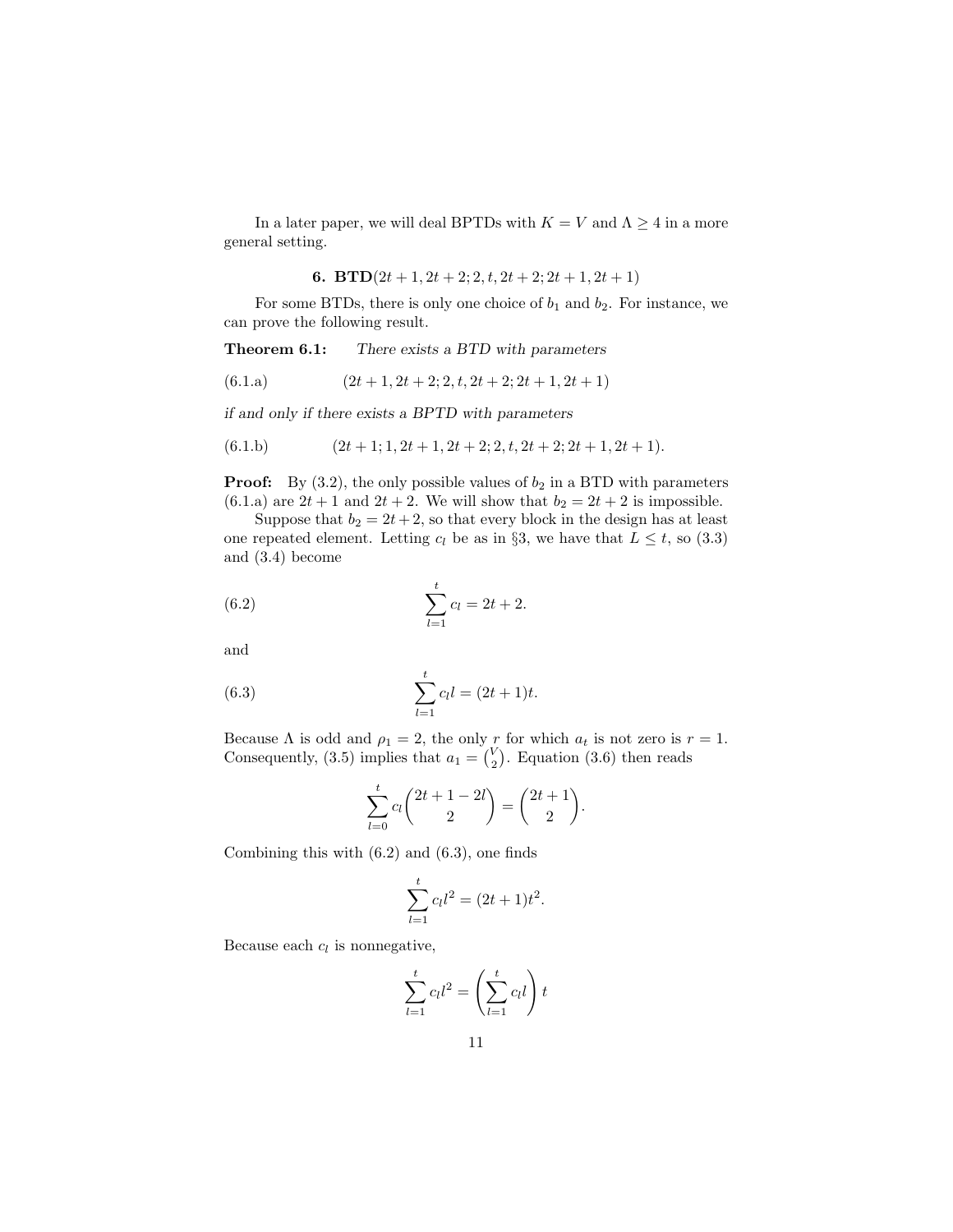implies that  $c_l = 0$  for  $l < t$ , but this is inconsistent with (6.2) and (6.3). Saha and Dey [18] prove the existence of a BTD with parameters

$$
(p^{\alpha}, p^{\alpha}; 1, \frac{1}{2}(p^{\alpha}-1), p^{\alpha}; p^{\alpha}, p^{\alpha}-1)
$$

where  $p$  is an odd prime. By adjoining a complete block to this design, one can form a BTD as in (6.1.a), and therefore a BPTD as in (6.1.b).

## Acknowledgements

The authors are grateful for the helpful suggestions of both the referee and a reader who wishes to remain anonymous.

#### Bibliography

- [1] E.J. Billington, Balanced n-ary designs: a combinatorial survey and some new results, *Ars Combin.*, 17A (1984), pp. 37–72.
- [2] E.J. Billington, Designs with repeated elements: a survey and some recent results, *Congressus Numerantium*, 68 (1989), pp. 123–146.
- [3] E.J. Billington, Balanced ternary designs with block size three, any Λ and any R, *Aequationes Math.*, 29 (1985), pp. 244–289.
- [4] E.J. Billington, Balanced ternary designs: an updated parameter list and some new results, *Abst. of Papers Presented to the A.M.S.*, 13 (1992), p. 416.
- [5] E.J. Billington and D.G. Hoffman, The number of repeated blocks in balanced ternary designs with block size three, II, *Discrete Math.*, 92 (1991), no. 1–3, pp. 25–37.
- [6] E.J. Billington and E.S. Mahmoodian, On t-multiset designs, *J. Combinatorial Mathematics and Combinatorial Computing*, 11 (1992), pp. 61–64.
- [7] E.J. Billington and P.J. Robinson, A list of balanced ternary designs with  $R \leq 15$ , and some necessary existence conditions, Ars Combin. 16 (1983), pp. 235–258.
- [8] J.F. Dillon and M.A. Wertheimer, Balanced ternary designs derived from other combinatorial designs, *Congressus Numerantium*, 47 (1985), pp. 285–298.
- [9] D. Donovan, A family of balanced ternary designs with block size four, *Bull. Austral. Math. Soc.*, 33 (1986), pp. 321–327.
- [10] D. Donovan, Balanced ternary designs with block size four, *Ars Combin.*, 21A (1986), pp. 81–88.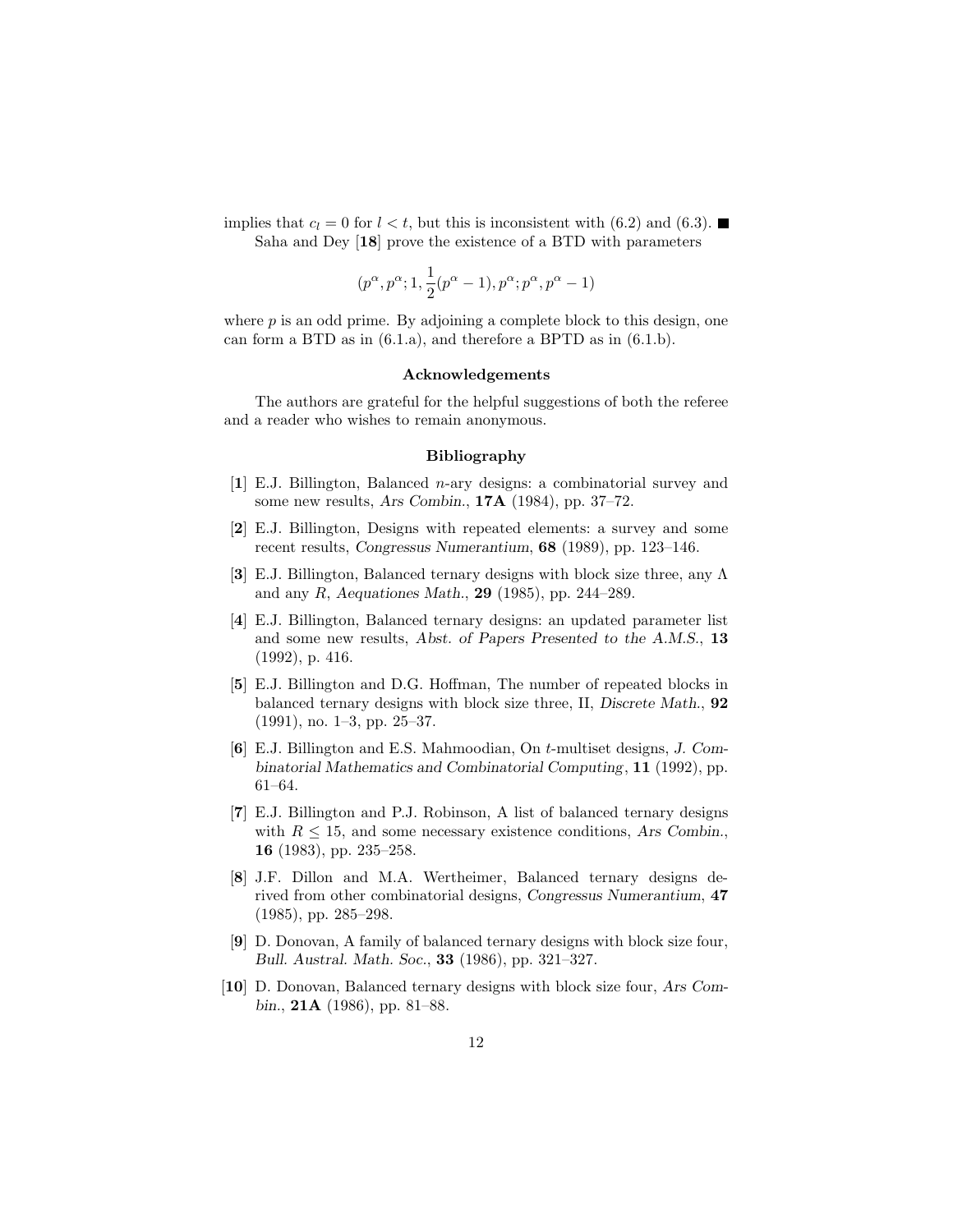- [11] D. Donovan, Topics in balanced ternary designs, Ph.D. Thesis, University of Queensland, 1986.
- [12] M.A. Francel and D.G. Sarvate, A construction of balanced ternary designs based on SBIBDs, *Utilitas Math.*, 39 (1991), pp. 187–189.
- [13] A. Khodkar, Construction of balanced ternary designs from one-factorizations, *Utilitas Math.*, 42 (1992), pp. 213–217.
- [14] R. Mathon and A. Rosa, Tables of parameters of BIBDs with  $r \leq 41$ including existence, enumeration and resolvability results: an update, *Ars Combin.*, 30 (1990), pp. 65–96.
- [15] B.L. Misra, A note on partially balanced ternary designs, *Math. Hungarica*, 19 (1988), pp. 33–39.
- [16] G.A. Patwardhan and S. Sharma, A new class of partially balanced ternary designs, *Ars Combin.*, 25 (1988), pp. 189–194.
- [17] G.M. Saha, On construction of balanced ternary designs, Sankhya, 37(B) (1975), pp. 220–227.
- [18] G.M. Saha and A. Dey, On construction and uses of balanced  $n$ -ary designs, *Ann. Inst. Statist. Math.*, 25 (1973), pp. 439–445.
- [19] D.G. Sarvate, Constructions of balanced ternary designs, *J. Austral. Math. Soc.*, Ser A, 48 (1990), pp. 320–332.
- [20] D.G. Sarvate and J. Seberry, Construction of balanced ternary designs based on generalized Bhaskar Rao designs, *J. Statist. Plann. and Inference*, (1993), to appear.
- [21] K. Sinha, A construction of balanced ternary designs, *Ars Combin.*, 33 (1992), pp. 276–278.
- [22] K. Sinha, S.N. Mathur, and A.K. Nigam, Kronecker sum of incomplete block designs, *Utilitas Math.*, 16 (1979), pp. 157–164.
- [23] K. Sinha and G.M. Saha, On the construction of balanced and partially balanced ternary designs, *Biometrical J.*, 21 (1979), pp. 767–772.
- [24] K.D. Tocher, The design and analysis of block experiments (with discussion), *J. Roy. Statist. Soc.*, Ser. B, 14 (1952), pp. 45–100.
- [25] M.N. Vartak and S.M. Diwanji, Construction of some classes of columnregular BTDs, GDDs, and 3-PBIBDs with the rectangular association scheme, *Ars Combin.*, 27 (1989), pp. 19–29.